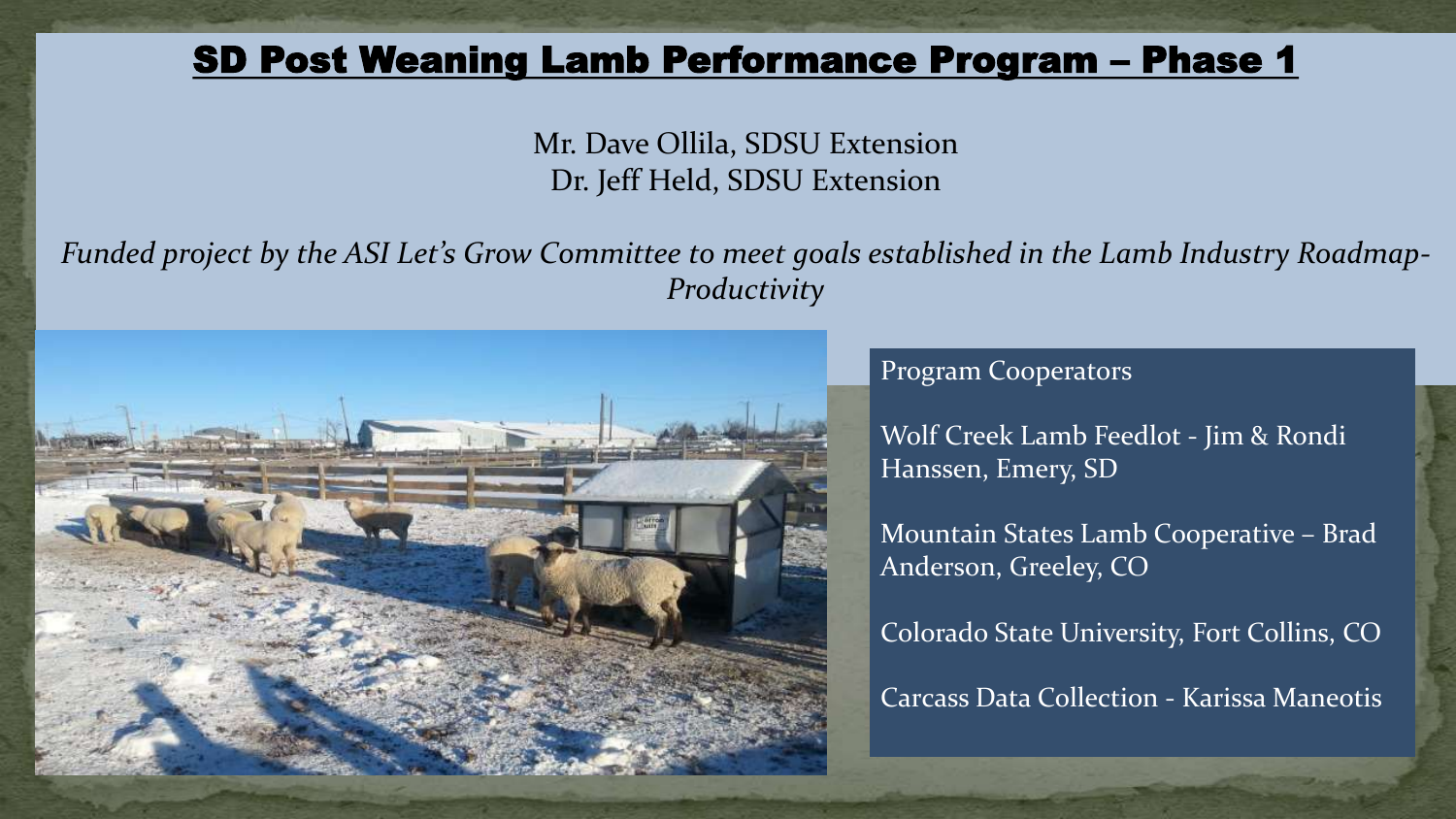## Program Objectives:

- **Demonstrate common practices in lamb feeding.**
- Collect data on lamb feedlot performance and carcass merit of finished lambs.
- Provide producers with exposure to other sectors of the lamb industry.
- Identify factors that influence lamb quality.

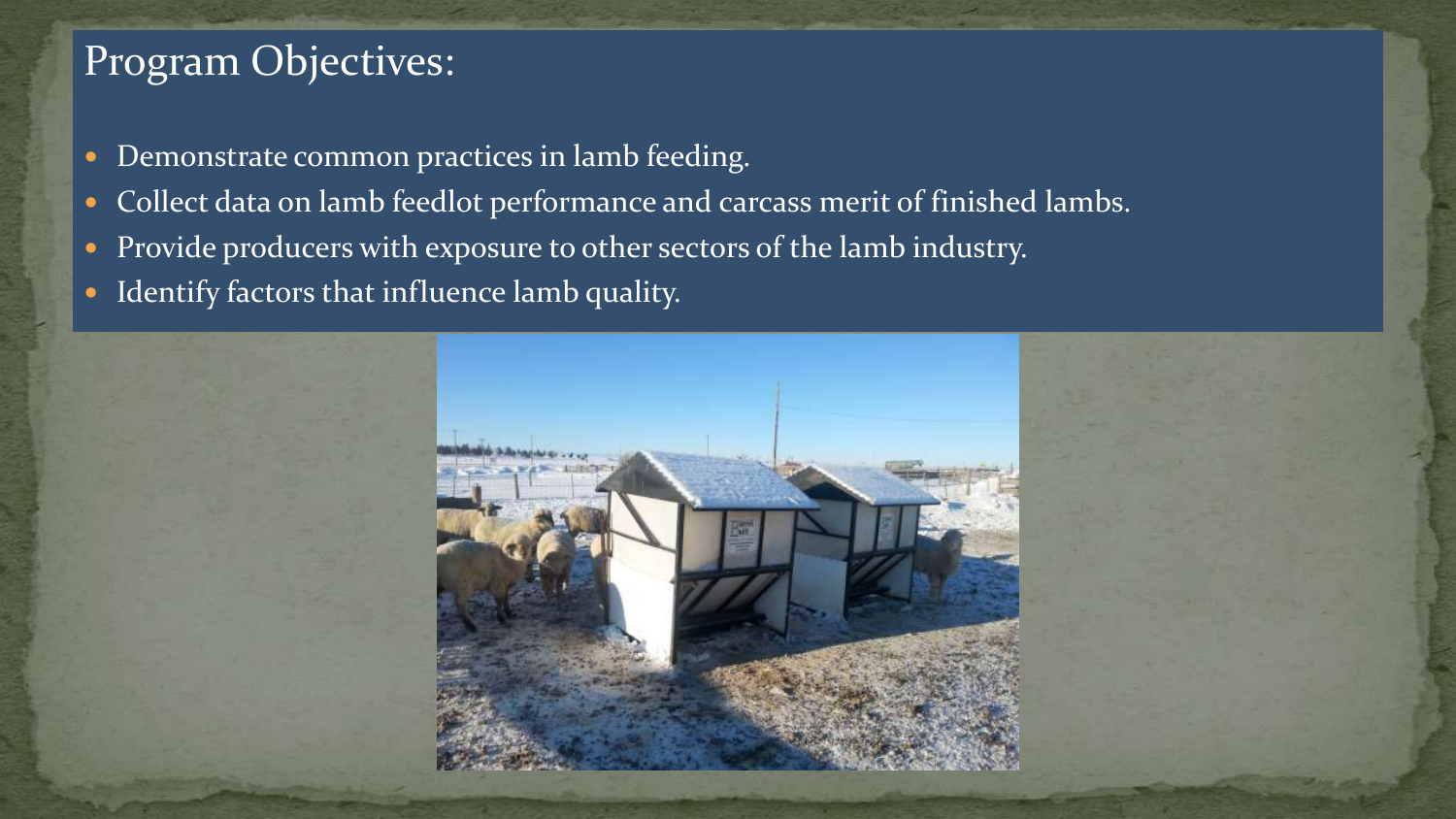### Program Outcomes

- Adopt management plans to reduce stress
- Create a genetic selection plan
- Understand the "natural economic endpoint" of finished weight
- Understand lamb quality characteristics that will increase consumer demand.

### Who is involved?

• 12 South Dakota producers – Young Entrepreneurs

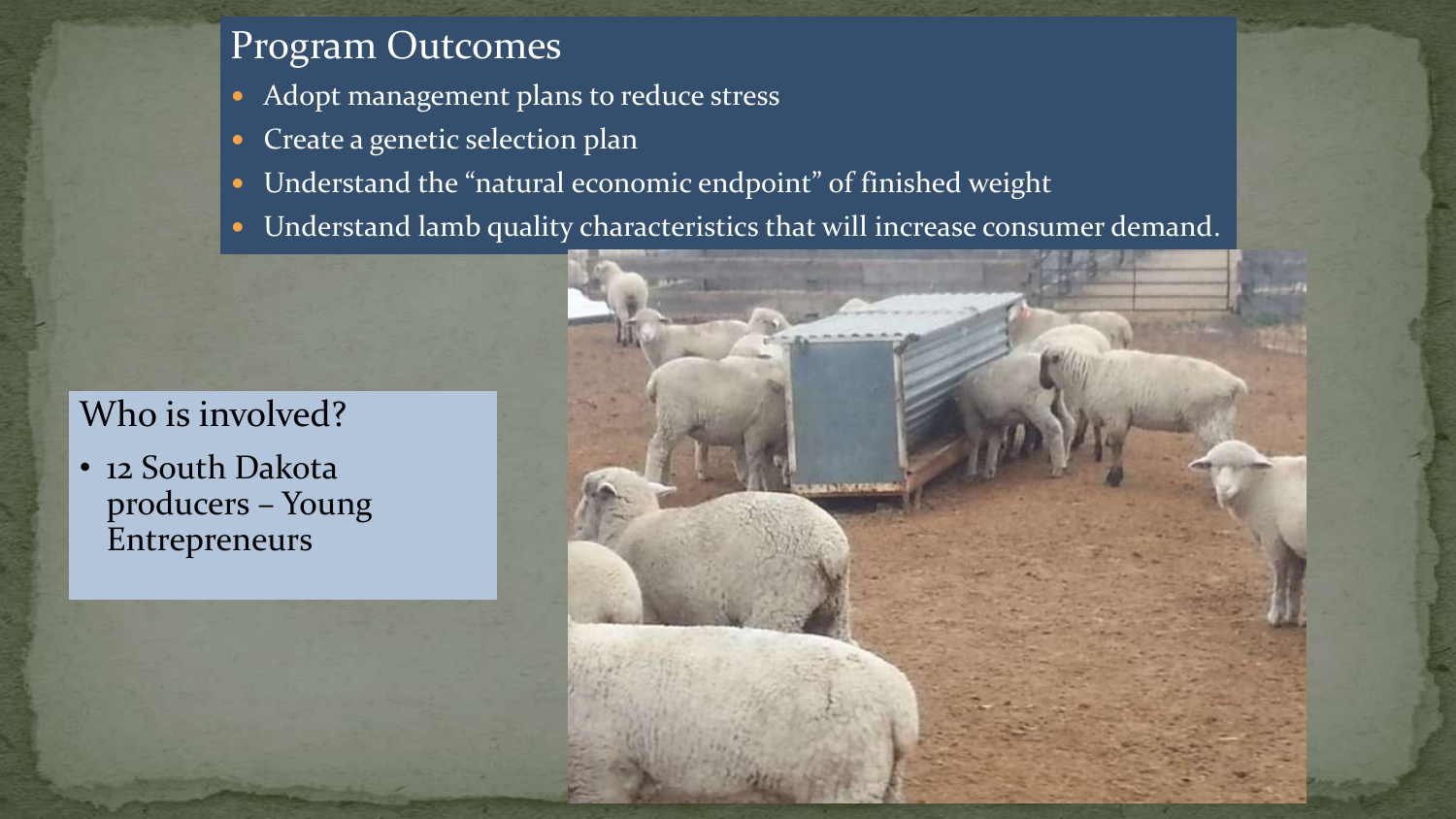# Summary



□ Average lbs shrink from ranch to feedlot. Group 1 – 4.75 lbs & Group 2- 2.47 lbs ■ Average Daily Gain – Group 1 -. 76 lbs/hd/day Group 2 -70 lbs/hd/day  $\Box$  75% of carcass wts > 65 lbs □ Over 75% of USDA graded lamb carcass YG 2 or 3  $\Box$  Provided 4 educational programs regarding results **Provided 2 educational programs on the use of Estimated Breeding Values in** selecting replacement breeding stock.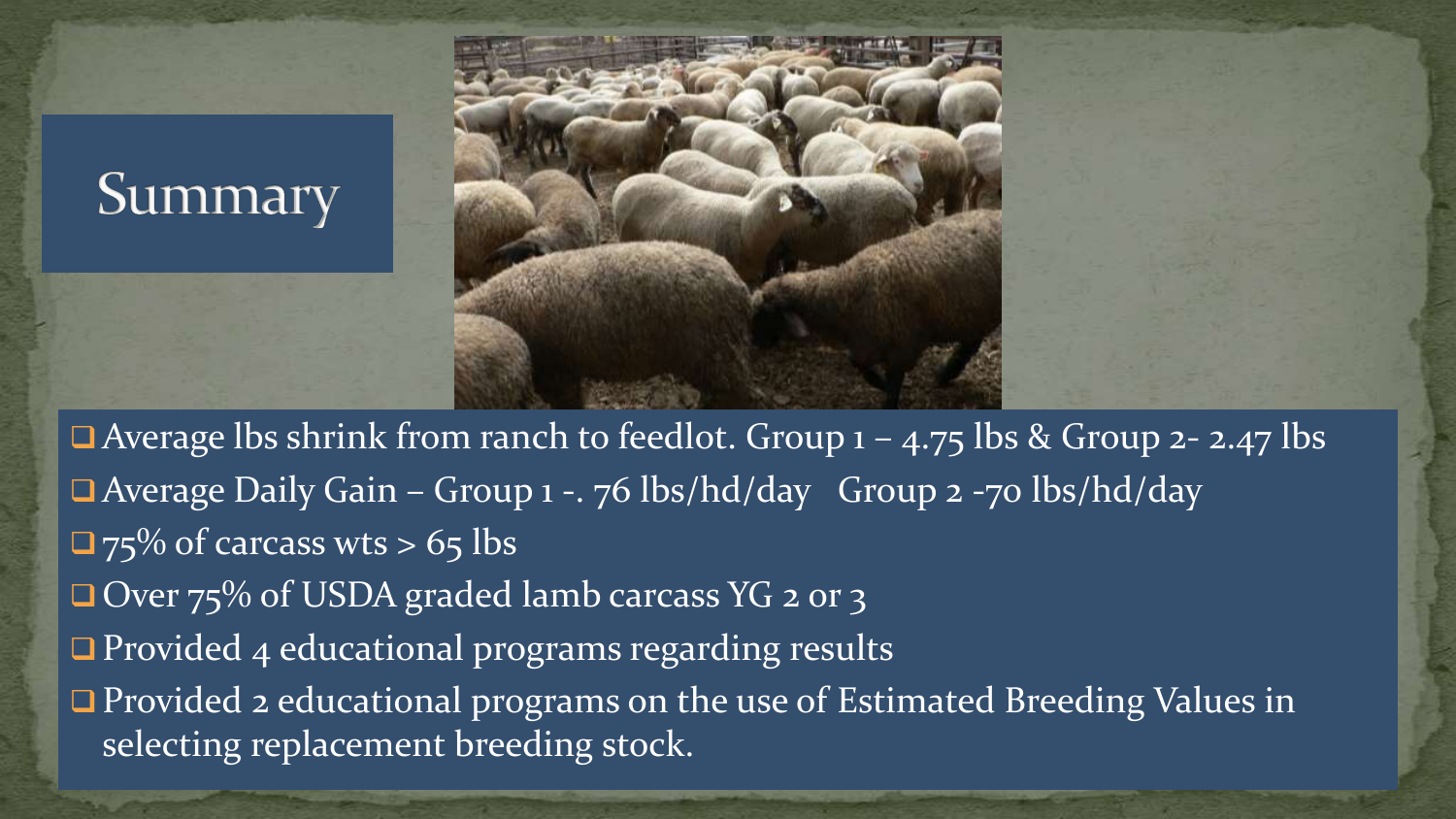#### SD Post Weaning Lamb Performance Program – Phase 2

**"2016 Upper Midwest Gate to Rail Program"**

Dr. Jeff Held, SDSU Extension Mr. Dave Ollila, SDSU Extension Dr. Travis Hoffman, NDSU Extension

*Funded project by the ASI Let's Grow Committee to meet goals established in the Lamb Industry Roadmap- Productivity* 

Program Cooperators

Superior Farms buying stations: \*\*Joe Coplan – Watertown SD \*\*Josh Gravley – Russell, MN

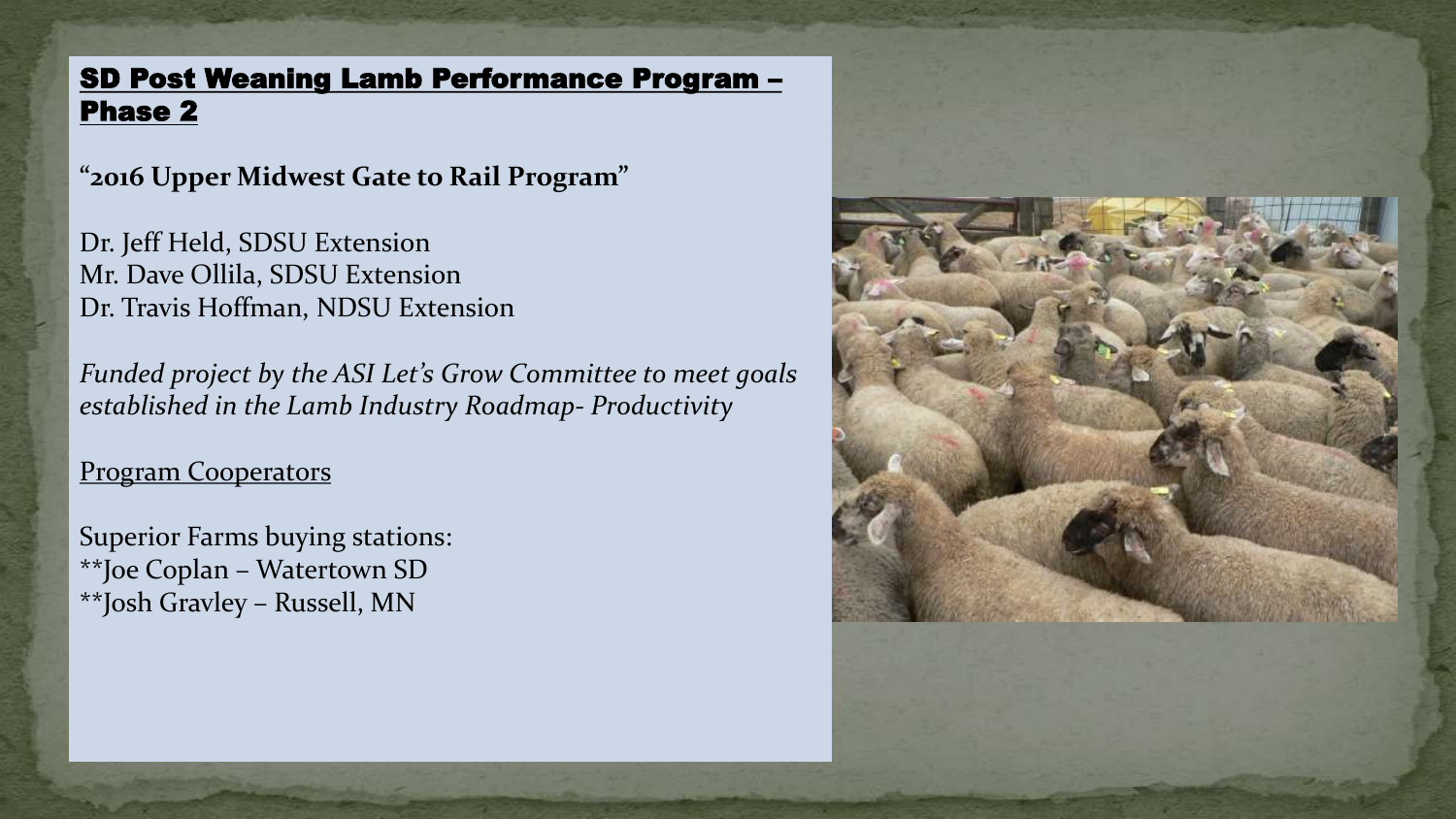#### Program Goals

- $\checkmark$  Gain knowledge on carcass merits of finished lambs in the Upper Midwest farm flock production systems
- $\checkmark$  Provide producers with carcass data resulting from flock genetics and feeding management practices
- $\checkmark$  Provide carcass data collected by trained evaluators and electronic grading instrumentation

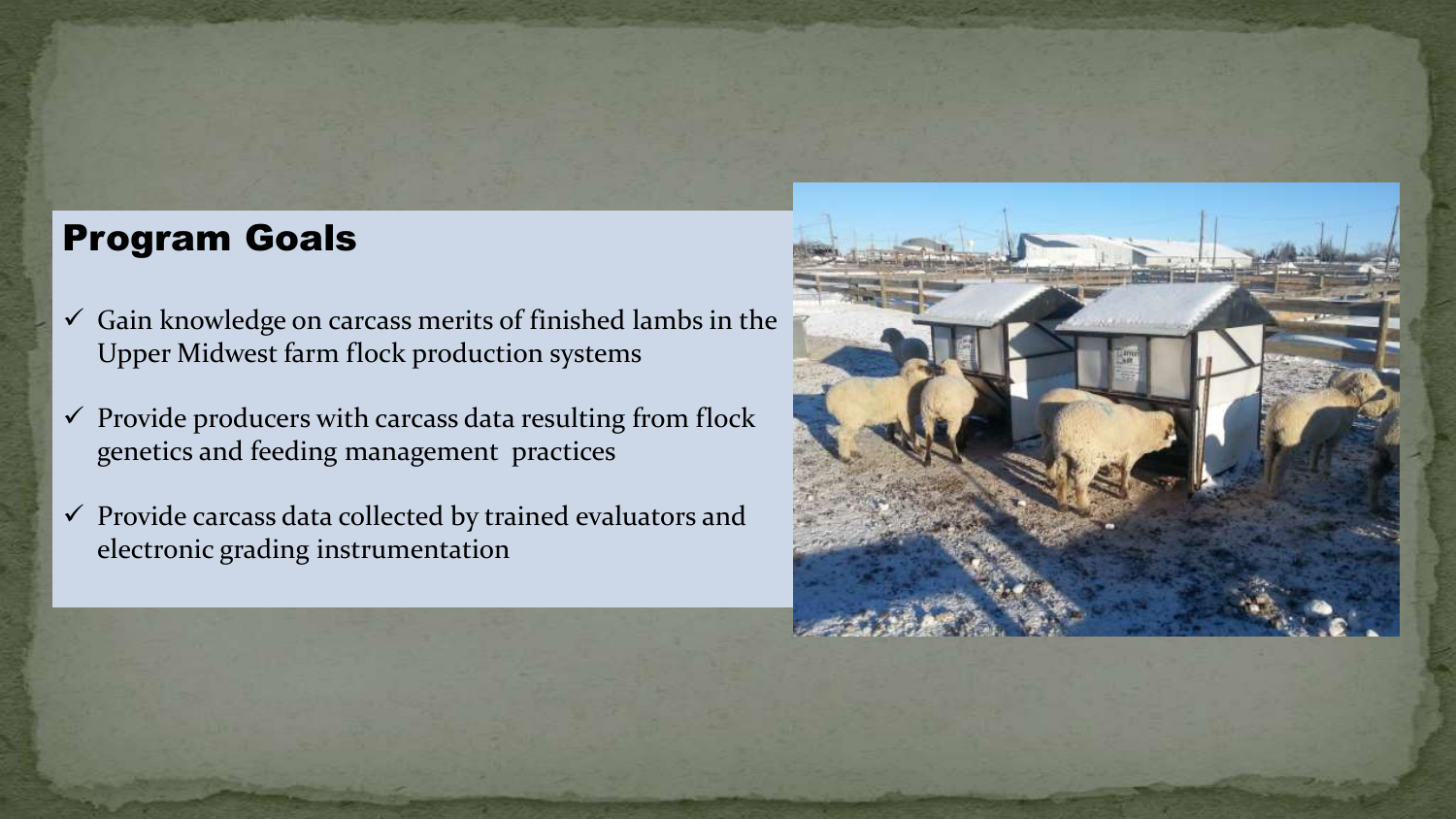### **Program Protocol**



- **19 producers from SD, ND and MN**  • **Delivery August 1 or 10, 2016** • **Each group weighed and individually ear tagged.** • **Lambs were shipped to Superior Farms – Denver**
- **Staff from Colorado State Univ. collected carcass data**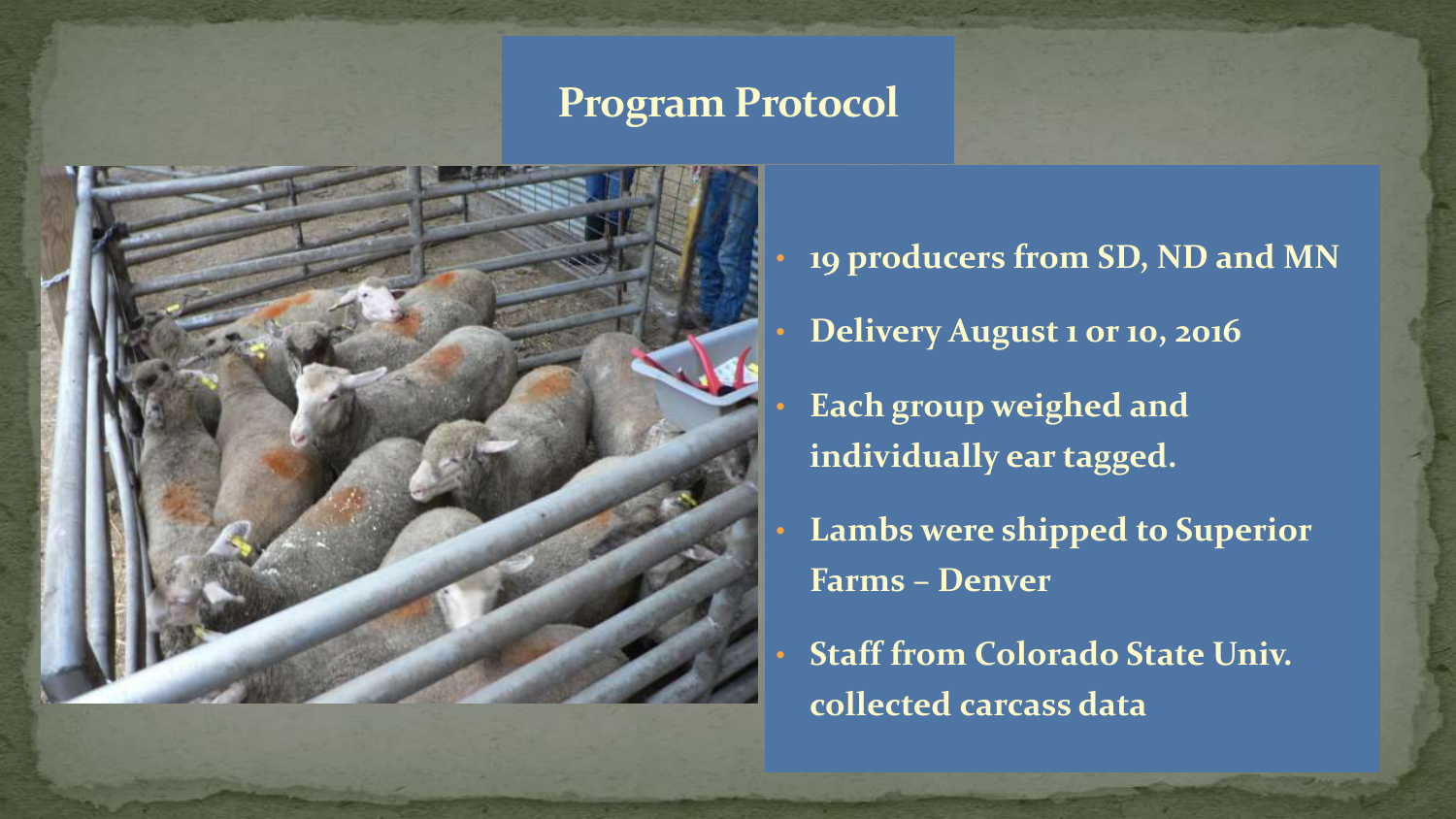## Carcass Data – Carcass Weight

|                | # of Head                                                  | <b>HCW</b> | FT   | <b>BW</b> | <b>REA</b> | $\frac{0}{0}$<br><b>BCTRC</b> |
|----------------|------------------------------------------------------------|------------|------|-----------|------------|-------------------------------|
| >86            | 14                                                         | 91.31      | 0.42 | 1.16      | 2.52       | 42.47                         |
| $76 - 85$      | 63                                                         | 79.88      | 0.40 | 0.93      | 2.51       | 44.30                         |
| $66 - 75$      | 164                                                        | 70.98      | 0.33 | 0.87      | 2.46       | 45.45                         |
| $56 - 65$      | 98                                                         | 61.84      | 0.27 | 0.81      | 2.16       | 45.94                         |
| $<$ 55         | 17                                                         | 50.12      | 0.25 | 0.62      | 1.82       | 46.89                         |
| <b>Overall</b> | 356                                                        | 69.84      | 0.32 | 0.86      | 2.36       | 45.33                         |
|                | Live Weight = $137.4$ lb<br>Dressing Percentage = $50.8\%$ |            |      |           |            |                               |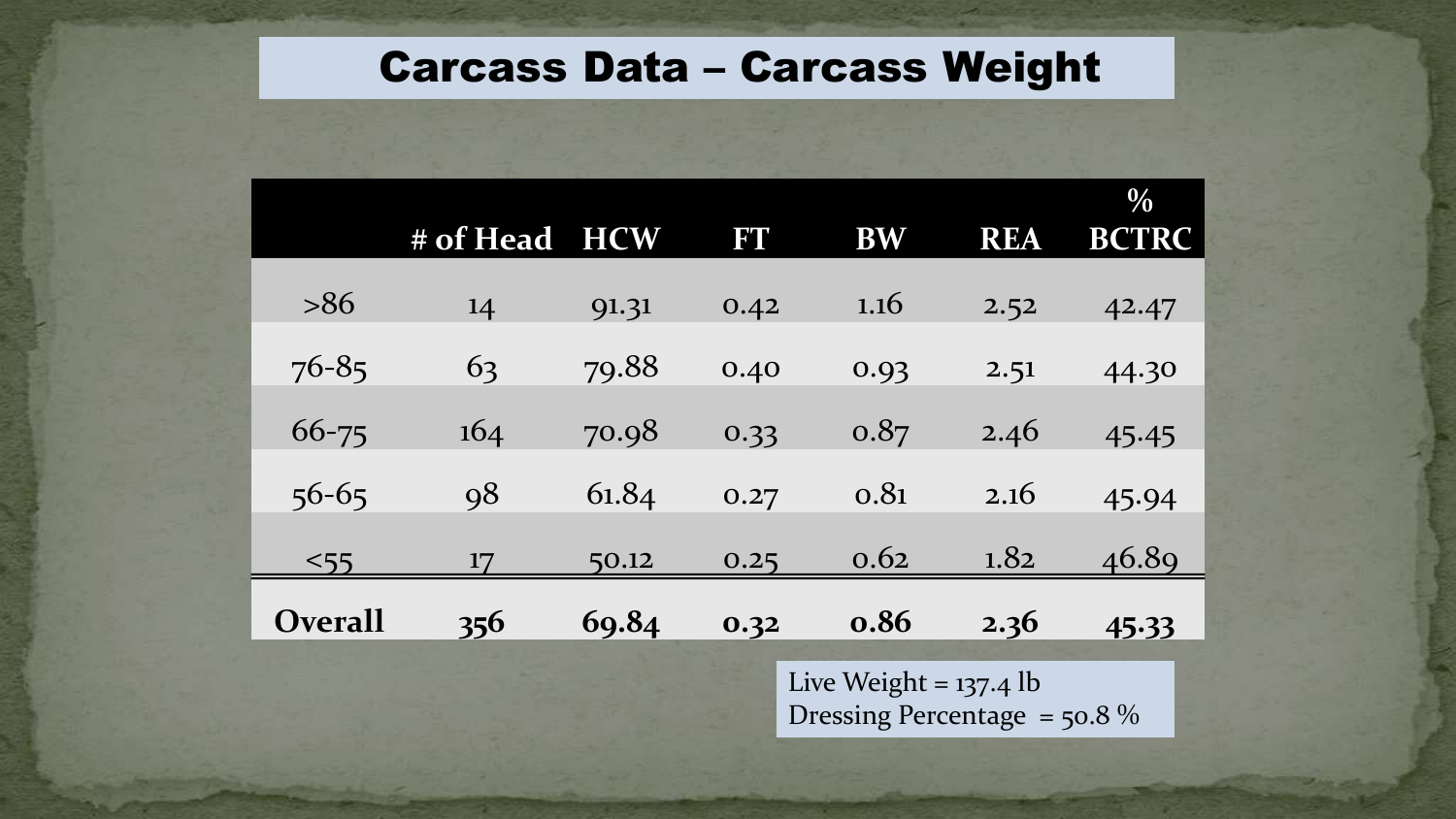## Summary

 $\Box$  67% of carcass wts > 65 lb

**□ Similar to USDA Lamb Summary reporting** 

 $\Box$  Fat thickness 0.32 in. = USDA Yield Grade 3

□ Over 80% of USDA graded lamb carcasses YG 2 or 3

REA at 2.30 sq in. smaller than expected reflects 15% of carcasses less than 2 sq. in. Gender at similar degree of finish  $(FT)$  ewe lambs expected to be lighter live and carcass than wethers Genotype included blackface, white-faced and blackfaced crosses (terminal sired lambs). Expect carcass merits for black and blackfaced crosses to have advantage.

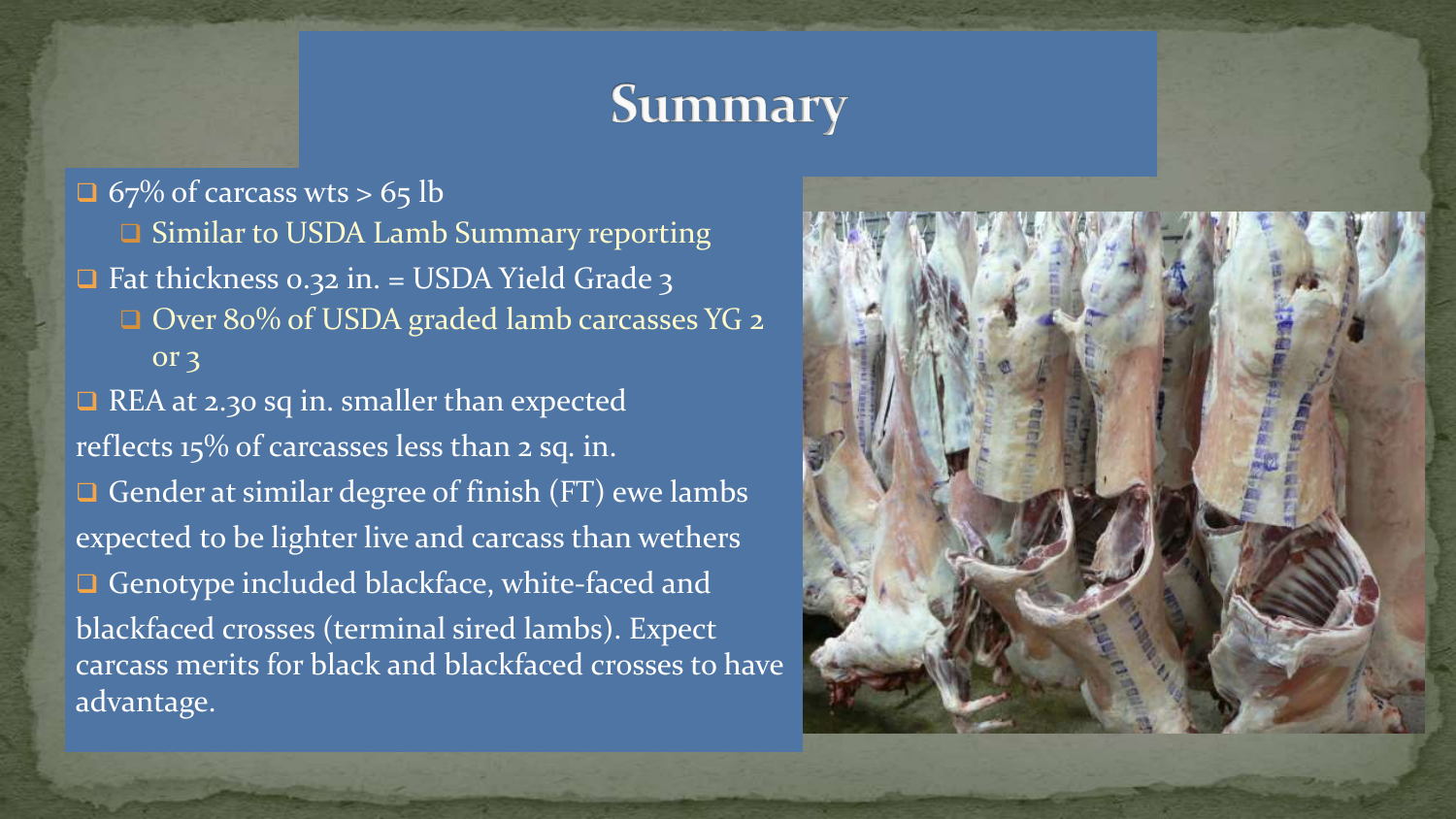## SD Post Weaning Lamb Performance Program Phase 2 - YET TO DO:

- Complete feeding trial of Western SD producer lambs – Feb. 1st
- Deliver lambs to Mountain States Rosen and collect carcass data
- Calculate lamb feedlot performance
- Analyze data and offer educational programs
- Assist participating producers in interpreting their lambs performance
- Assist producers in utilizing Estimated Breeding Values to maintain or improve lamb performance.